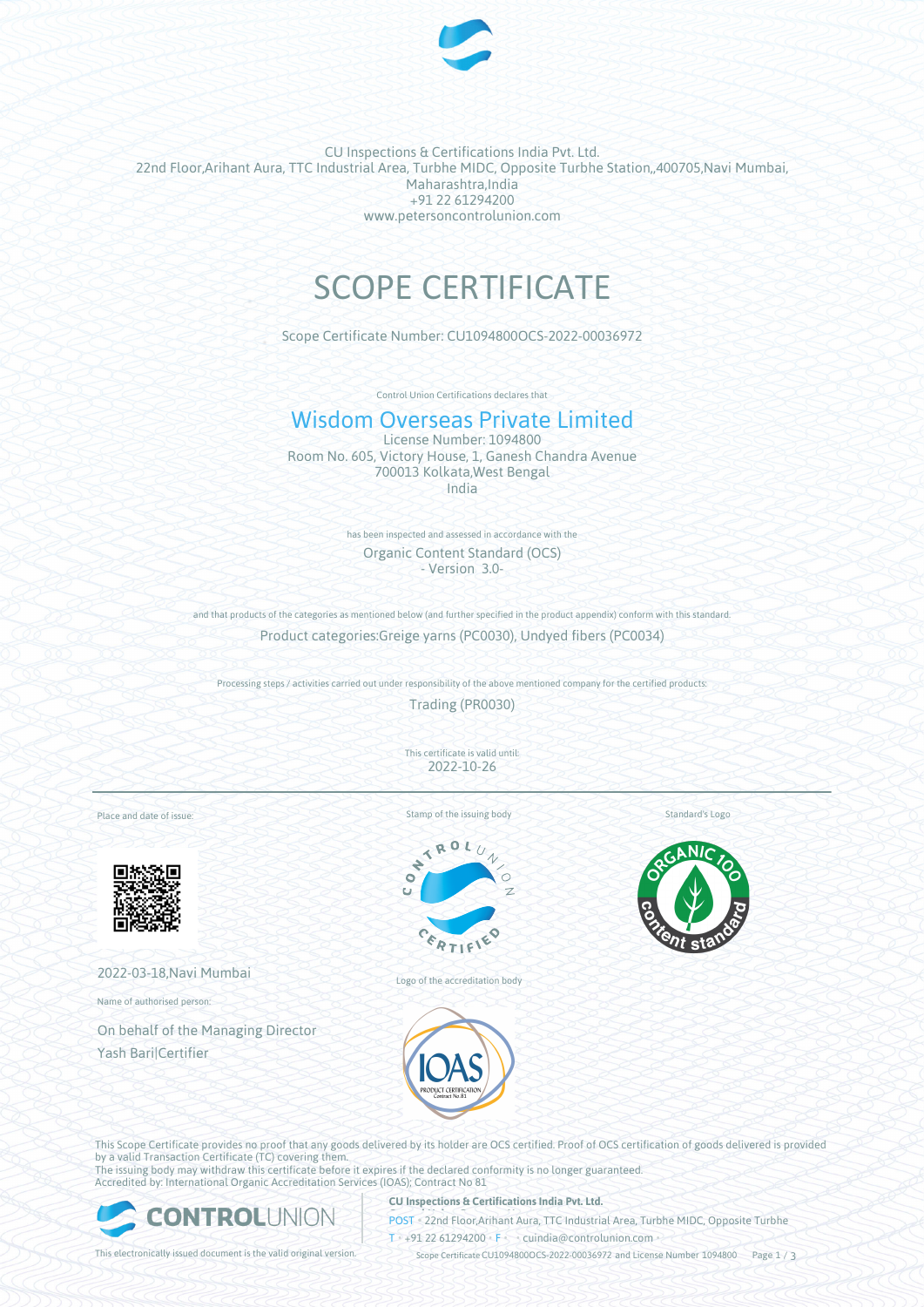

#### CU Inspections & Certifications India Pvt. Ltd. 22nd Floor,Arihant Aura, TTC Industrial Area, Turbhe MIDC, Opposite Turbhe Station,,400705,Navi Mumbai, Maharashtra,India +91 22 61294200 www.petersoncontrolunion.com

#### **Wisdom Overseas Private Limited Organic Content Standard (OCS)**

### **Products Appendix to Certificate no.CU1094800OCS-2022-00036972**

In specific the certificate covers the following products:

| <b>Product category</b>                     | <b>Product details</b>                      | <b>Material composition</b>    | Label grade    |
|---------------------------------------------|---------------------------------------------|--------------------------------|----------------|
|                                             | Greige yarns (PC0030) Carded yarns (PD0067) | 100.0% Organic Cotton (RM0104) | <b>OCS 100</b> |
| Greige yarns (PC0030)                       | Normally combed yarns (PD0102)              | 100.0% Organic Cotton (RM0104) | <b>OCS 100</b> |
| Undyed fibers (PC0034) Lint cotton (PD0074) |                                             | 100.0% Organic Cotton (RM0104) | <b>OCS 100</b> |

Products made with Recycled fibers are also certified to the Global Recycled Standard or Recycled Claimed Standard.

Place and date of issue:



2022-03-18,Navi Mumbai

Name of authorised person:

On behalf of the Managing Director Yash Bari|Certifier

Stamp of the issuing body



Logo of the accreditation body



Standard's logo

.NJ